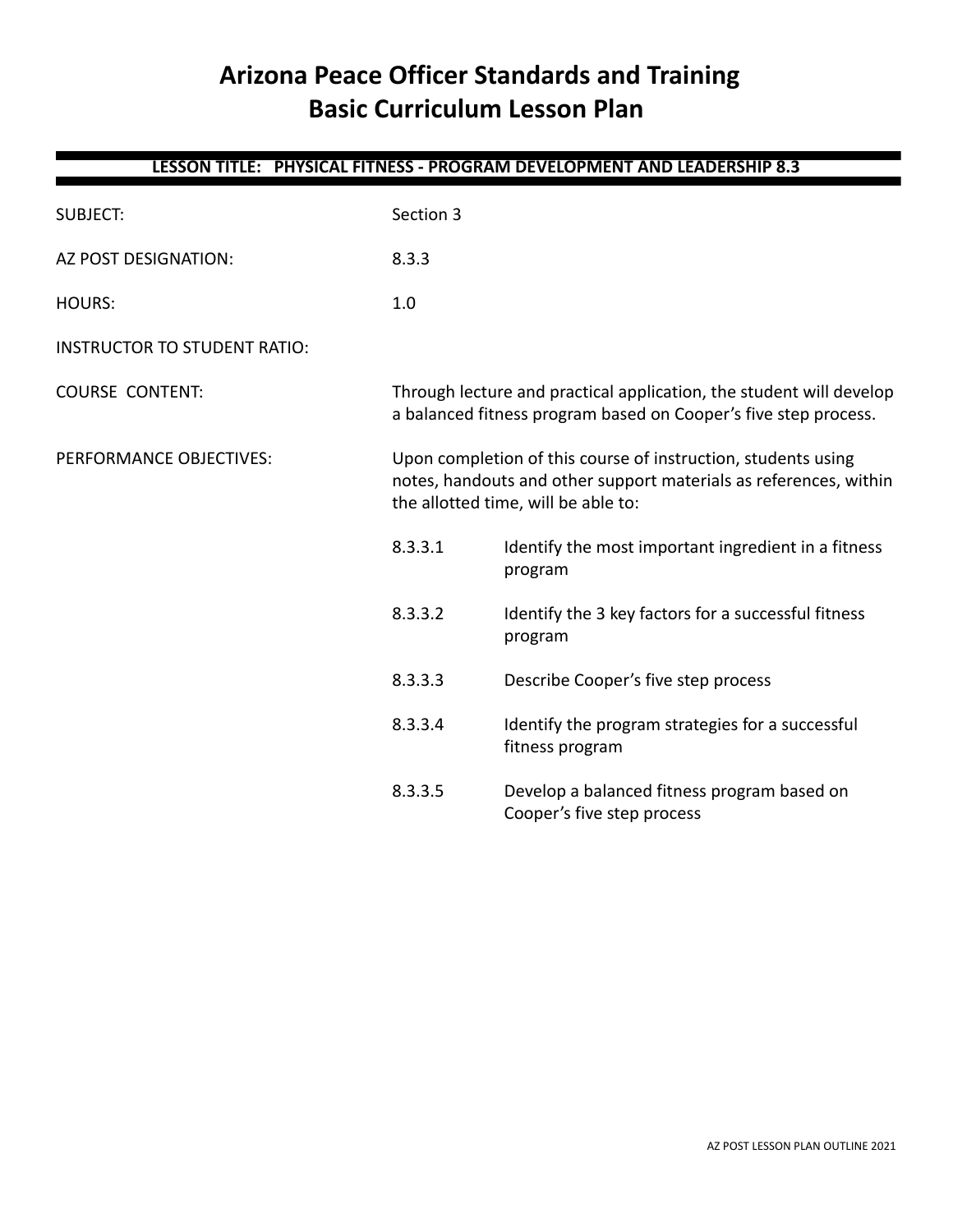# **LESSON TITLE: PHYSICAL FITNESS PROGRAM DEVELOPMENT AND LEADERSHIP PAGE: 2**

| DATE FIRST PREPARED:<br>PREPARED BY:      | August 2008<br>Lt. Angela Kwan, Phoenix P.D.                                                                                    |                                                                                                                                                                                                      |  |  |
|-------------------------------------------|---------------------------------------------------------------------------------------------------------------------------------|------------------------------------------------------------------------------------------------------------------------------------------------------------------------------------------------------|--|--|
| <b>REVIEWED - REVISED:</b>                | AZPOST (DocX)                                                                                                                   | DATE: March 2022                                                                                                                                                                                     |  |  |
| REVIEWED - REVISED:                       |                                                                                                                                 | DATE:                                                                                                                                                                                                |  |  |
| REVIEWED - REVISED:                       |                                                                                                                                 | DATE:                                                                                                                                                                                                |  |  |
| REVIEWED - REVISED:                       |                                                                                                                                 | DATE:                                                                                                                                                                                                |  |  |
| REVIEWED - REVISED:                       |                                                                                                                                 | DATE:                                                                                                                                                                                                |  |  |
| REVIEWED - REVISED:                       |                                                                                                                                 | DATE:                                                                                                                                                                                                |  |  |
| AZ POST - APPROVAL:                       | <b>Richard Watling</b>                                                                                                          | DATE: October 2008                                                                                                                                                                                   |  |  |
| AZ POST - APPROVAL:                       | Lori Wait                                                                                                                       | DATE: March 2022                                                                                                                                                                                     |  |  |
| LIST ANY PREREQUISITES:                   |                                                                                                                                 |                                                                                                                                                                                                      |  |  |
| <b>LEAD INSTRUCTOR:</b>                   |                                                                                                                                 |                                                                                                                                                                                                      |  |  |
| BACK-UP INSTRUCTOR(S):                    |                                                                                                                                 |                                                                                                                                                                                                      |  |  |
| <b>INSTRUCTOR REFERENCES:</b>             | Physical Fitness Specialist Course Manual compiled by the Cooper<br>Institute of Aerobic Research, Dallas, Texas. Revised 2007. |                                                                                                                                                                                                      |  |  |
| <b>CLASS LEVEL:</b>                       | Instructor                                                                                                                      |                                                                                                                                                                                                      |  |  |
| <b>TRAINING AIDS:</b>                     |                                                                                                                                 | Computer-aided slides on PowerPoint software, computer and<br>projector or overhead projector, and handouts.                                                                                         |  |  |
| <b>INSTRUCTIONAL STRATEGY:</b><br>lecture | Instructional objectives will be obtained through the use of<br>and reading assignments                                         |                                                                                                                                                                                                      |  |  |
| <b>SUCCESS CRITERIA:</b>                  | answer questions.                                                                                                               | Success in this functional area will be demonstrated through the<br>attainment of a 100% passing grade on a written objective<br>examination consisting of multiple choice, true/false, and/or short |  |  |
| <b>COMPUTER FILE NAME:</b>                | 8.3.3 Sec 3 Fitness Program Development                                                                                         |                                                                                                                                                                                                      |  |  |
| DATE RELEASED TO THE SHARE FILE:          | May 27, 2022                                                                                                                    |                                                                                                                                                                                                      |  |  |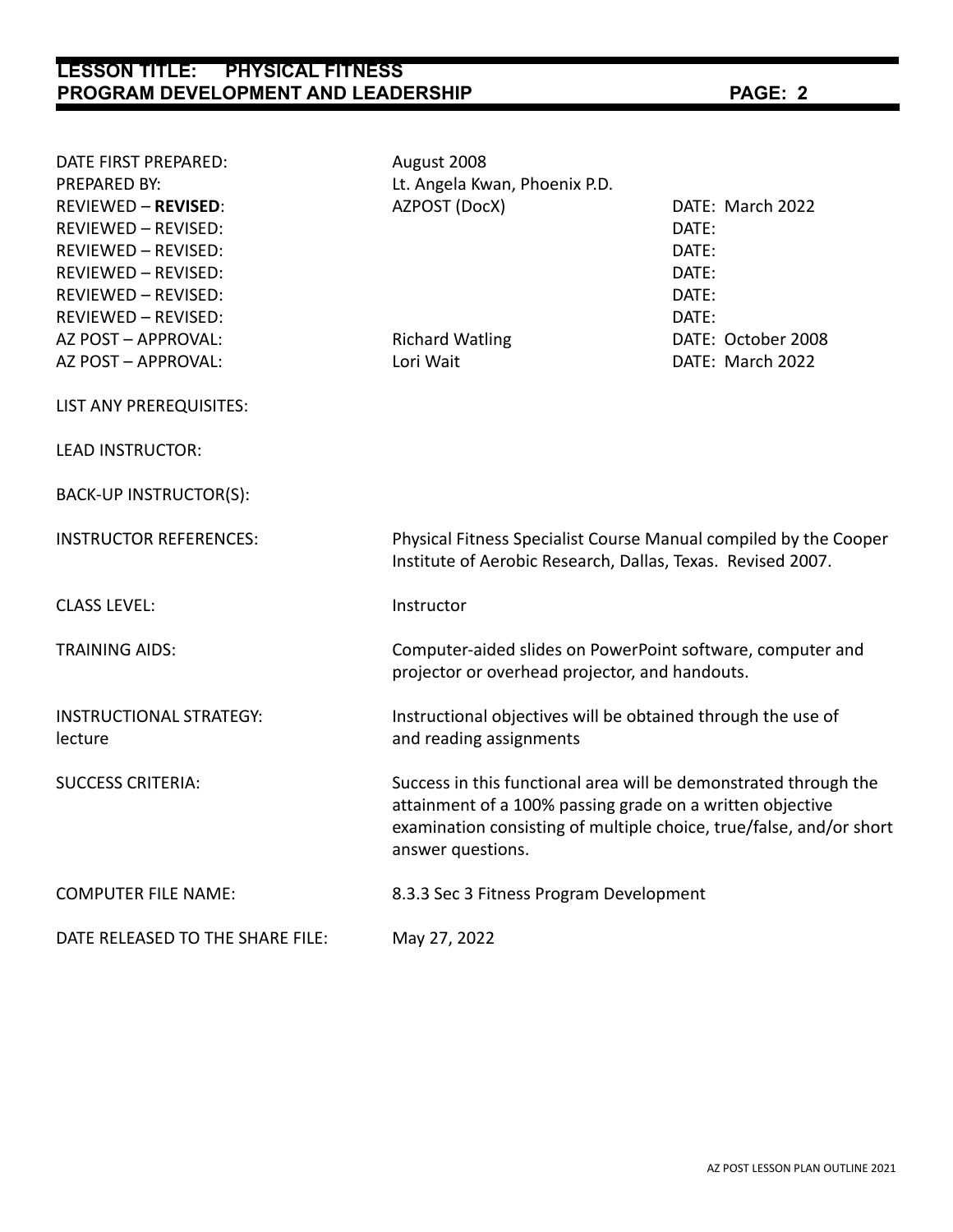## **I. INTRODUCTION**

- A. The instructor.
- B. References.
- C. Performance objectives At the end of the instruction, using notes from the lecture and handouts, the student will be able to:
	- 1. Identify the most important ingredient in a fitness program.
	- 2. Identify the 3 key factors for a successful fitness program.
	- 3. Describe Cooper's five step process.
	- 4. Identify the program strategies for a successful fitness program.
	- 5. Develop a balanced fitness program based on Cooper's Five step process.

## **II. IMPLEMENTATION**

- A. Issues of Implementation.
	- 1. Compliance.
	- 2. Adherence. 50% of those who begin a workout program will quit within six months.
- B. Success Variance.
	- 1. Organization 10%.
		- a. Equipment support.
		- b. Facilities.
		- c. Safe environment.
	- 2. Program 40%.
		- a. Workout programs.
		- b. Assessments.
		- c. Industrial coverage.
	- 3. Leadership 50%.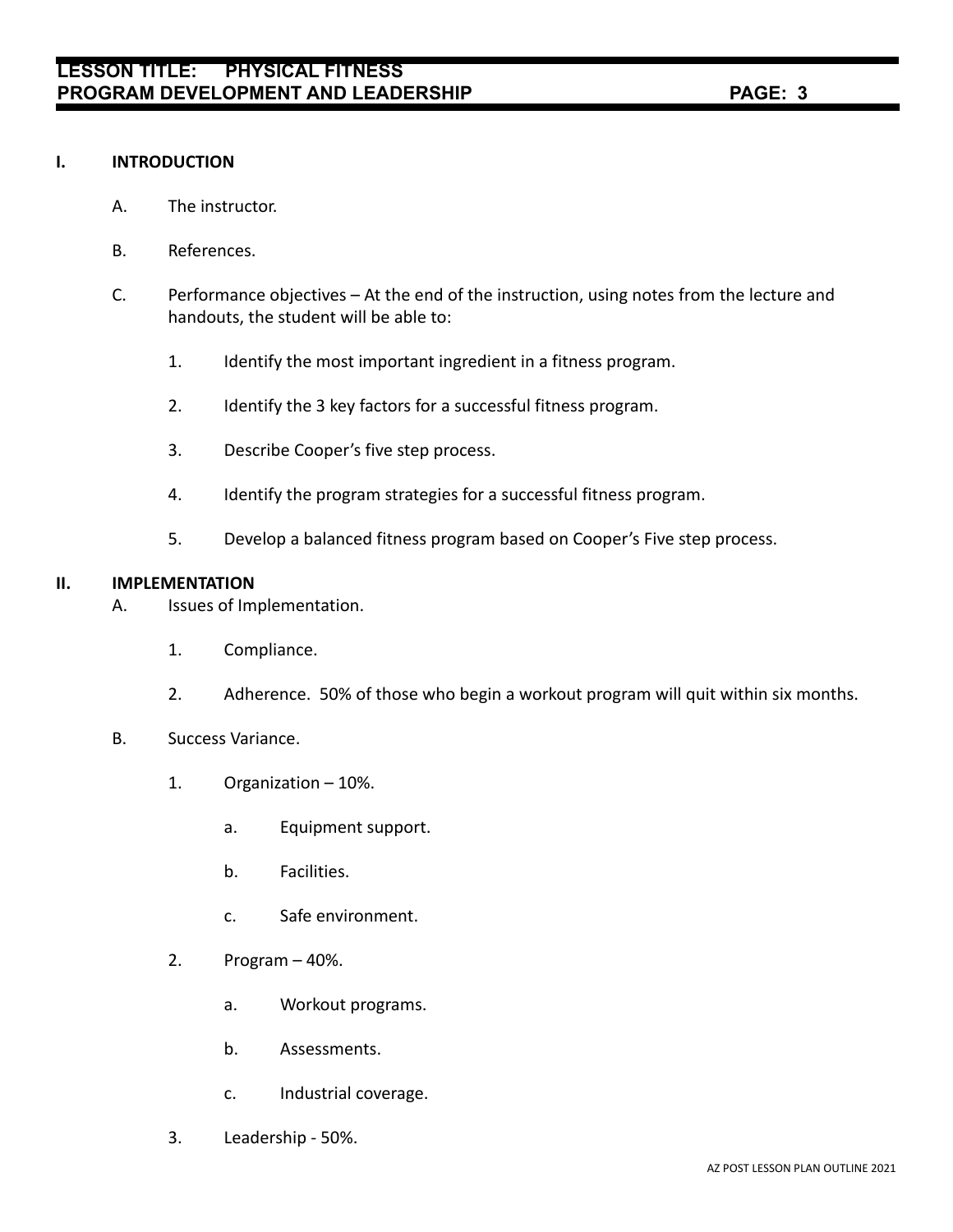- a. Coaching.
- b. Mentoring.
- c. Motivator.
- C. Fitness Leader Traits Most important ingredient in the success of a fitness program.
	- 1. Behavior Change Agent.
	- a. Change human behavior.
		- b. Educate and counsel.
	- 2. Program Manager.
		- a. Functions as a planner and supervisor.
		- b. Lead by pragmatic design; be active behind the scene.
	- 3. Role Model.
		- a. Leads by example.
		- b. Does not have to be Mr./Ms. America.
- D. Skills for a successful program.
	- 1. Ability to design a program.
	- 2. Administer assessments.
	- 3. Exercise counseling.
	- 4. Provide feedback.
	- 5. Motivate and encourage.
	- 6. Educate.
- E. Program development.
	- 1. Develop individual and group programs.
	- 2. Prescribe in writing.
	- 3. Includes cardio, flexibility, strength training, and nutrition.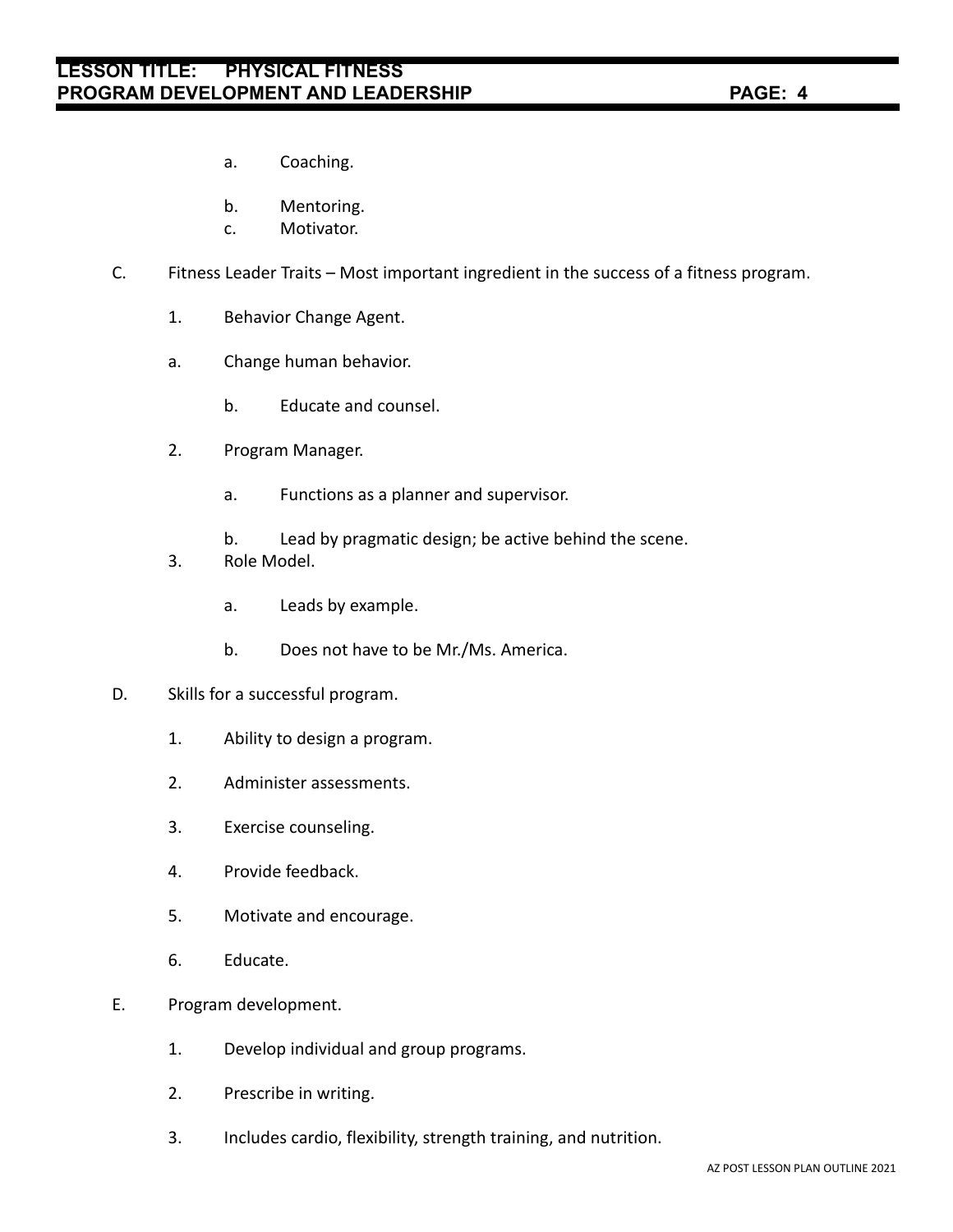#### **III. FIVE STEP PROCESS**

- A. Medical screening.
	- 1. Questionnaire.
	- 2. Heart rate.
	- 3. Blood pressure.
- B. Fitness and Nutrition Assessment.
	- 1. Validated fitness tests determine fitness base.
	- 2. Nutrition assessment determines daily food intake. (3 days minimum; 7 days optimum.)
	- 3. Determine goals for flexibility, strength and cardio.
- C. Goal Setting.
	- 1. Must be measurable and attainable. (Write them down.)
	- 2. Set short, mid and long term. (Pass out worksheets.)
- D. Exercise and Nutrition Rx.
	- 1. Cardiovascular anaerobic and aerobic.
	- 2. Dynamic Strength.
	- 3. Absolute Strength.
	- 4. Nutrition modification.
	- 5. Flexibility.
- E. Adherence.
	- 1. Between 76-82% drop out of exercise programs.
	- 2. More than 60% quit a cardiovascular program.
	- 3. Between 75-80% quit a diet program.
	- 4. More than 90% of diets do not reach their goal.